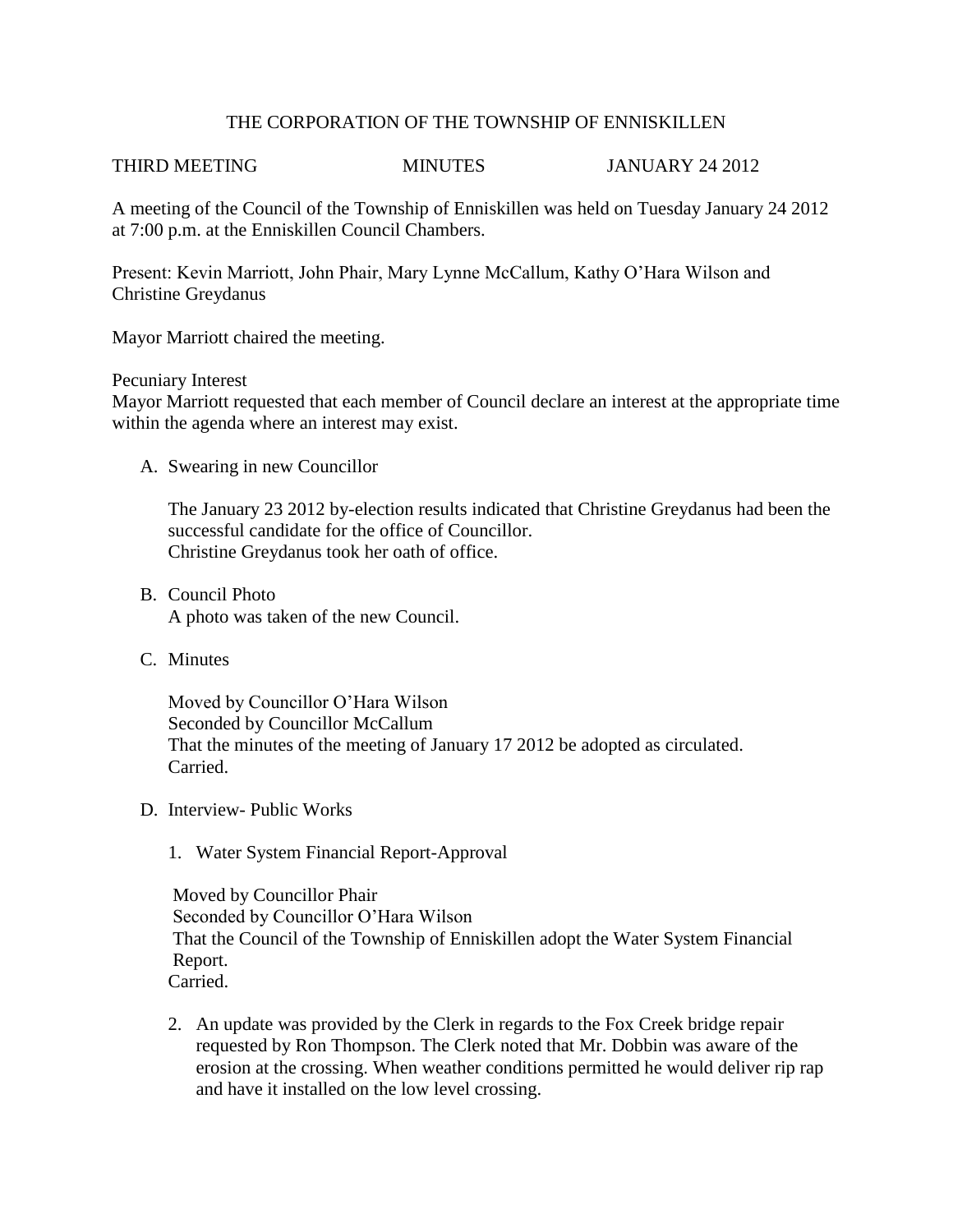3. A petition was received from the County of Lambton roads department for a new drain to be located along County Road 4 north of Hillsdale Cemetery. It was noted that a site meeting was required.

Moved by Councillor Greydanus Seconded by Councillor O'Hara Wilson That a site meeting be held in regards to the Petition received from the County of Lambton and Councillor Phair be appointed as Council representative. Carried.

- E. Correspondence for information
	- 1. Lambton Farm Safety Association minutes Monday Nov 21-11
	- 2. St Clair Region Conservation Authority Annual meeting Feb 16-12
	- 3. Minutes Tourism Sarnia Lambton December 20 2011.
	- 4. Notice of Official Plan Public Meeting Oil Springs re: Oil Heritage Conservation

Moved by Councillor McCallum Seconded by Councillor O'Hara Wilson That correspondence items 1-4 be received and filed. Carried.

- F. Correspondence requiring motions
	- 1. Resolution County of Huron- low frequency noise

Moved by Councillor Greydanus Seconded by Councillor Phair That the resolution from the County of Huron concerning low frequency noise be received and filed. Carried.

2. Petrolia & Enniskillen Agricultural Society grant consideration

Moved by Councillor McCallum Seconded by Councillor O'Hara Wilson That the grant request from the Petrolia & Enniskillen Agricultural Society be referred to budget discussions. Carried.

3. Resolution East Ferris amendments to Ontario Building Code- Part 8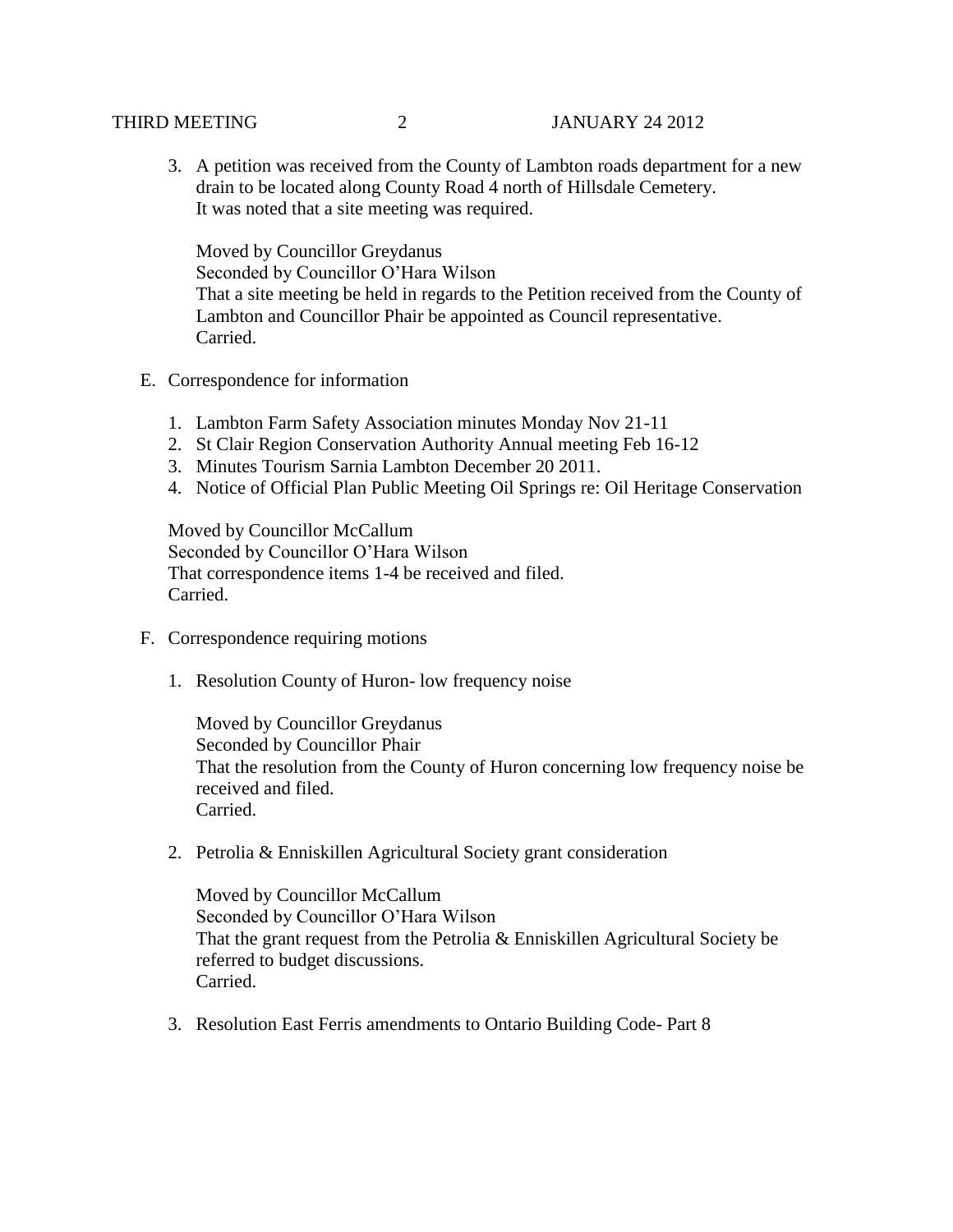Moved by Councillor Phair That the resolution from East Ferris be supported. The motion failed due to the lack of a seconder.

Moved by Councillor McCallum Seconded by Councillor O'Hara Wilson That the resolution from the Township of East Ferris be received and filed. Carried

# G. Accounts

### H. Bylaws

1. Bylaw 7 of 2012 Confirmation Bylaw

Moved by Councillor O'Hara Wilson Seconded by Councillor McCallum That first and second reading be given to Bylaw 7 of 2012. Carried.

Moved by Councillor Phair Seconded by Councillor Greydanus That third and final reading be given to Bylaw 7 of 2012. Carried.

### I. Other Business

1. Memorial Restoration Oil City Cemetery Quotation

It was noted that the estimate had not been circulated with the material. The Clerk noted that the information would be circulated for a future meeting.

2. 2011 Councillor Pay

Councillor McCallum requested that the conference registrations should be included in the annual Councillor pay report. The Clerk noted that the report would be amended and circulated for a future meeting. Councillor McCallum noted that there may be a need to amend the Councillor payment bylaw.

3. 2012 Councillor Pay

An amended bylaw was presented to increase the payments to the municipal Councillors by two percent.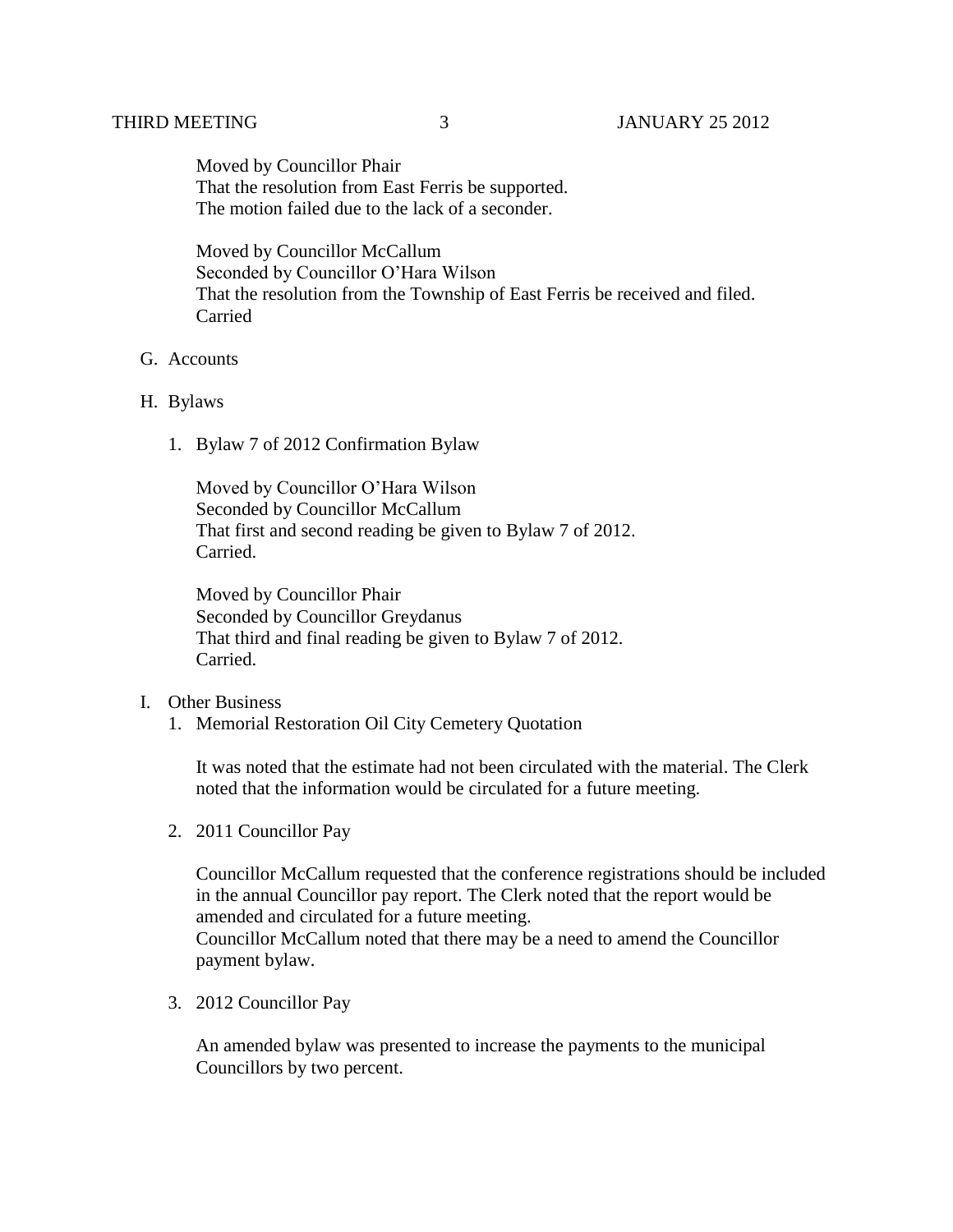Moved by Councillor Phair Seconded by Councillor Greydanus That the Council payments be increased by 2 percent and a bylaw be prepared to authorize the increases. Carried.

4. Minutes Health and Safety Meeting January 12-12

Councillor O'Hara Wilson requested information on the Township fire escape plan. The Clerk noted that a plan existed and information notices were placed in the work areas.

Councillor O'Hara Wilson recommended that the employee staging area should not interfere with the fire department arriving on the scene.

5. Martha Gawley letter of resignation

Councillor McCallum noted that an employee resignation should not be circulated to Council for review in a meeting open to the public. The Clerk was directed not to circulate this type of correspondence to Council in an

open meeting.

Moved by Councillor Greydanus Seconded by Councillor O'Hara Wilson That an in camera meeting be held on February 7 2012 under Section 239 (2) b of the Municipal Act to discuss future municipal staffing. Carried.

6. C Poland Betty Lou Snetselaar award

Moved by Councillor Greydanus Seconded by Councillor O'Hara Wilson That any member of Council be authorized to attend the award ceremony in recognition of Betty Lou Snetselaar. Carried.

7. Bailey Kearney Ferguson engagement letter

Moved by Councillor Greydanus Seconded by Councillor O'Hara Wilson That the audit engagement letter be approved. Carried.